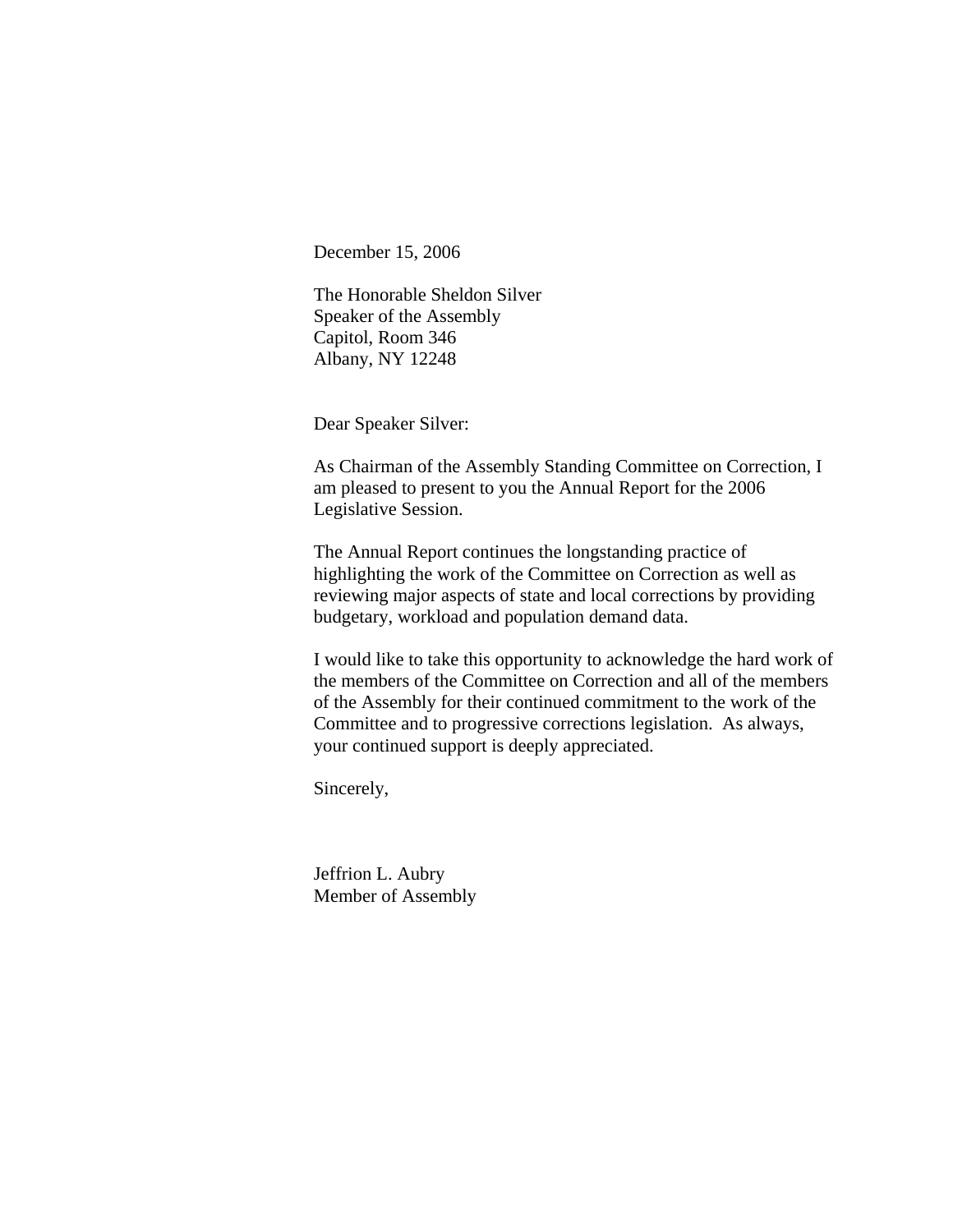# **2006 ANNUAL REPORT**

# **STANDING COMMITTEE ON CORRECTION**

# **Jeffrion L. Aubry, Chair**

# **Committee Members**

#### **Majority**

Michael A. Benjamin William Colton Diane Gordon Felix Ortiz Jose Peralta William Scarborough Harvey Weisenberg Keith Wright

# **Minority**

Tom O'Mara, Ranking Teresa Sayward

#### **Staff**

Daniel Conviser, Counsel to Assembly Rules Committee Daniel Salvin, Counsel Abib Tejan-Conteh, Analyst Kytrena Vedder, Committee Clerk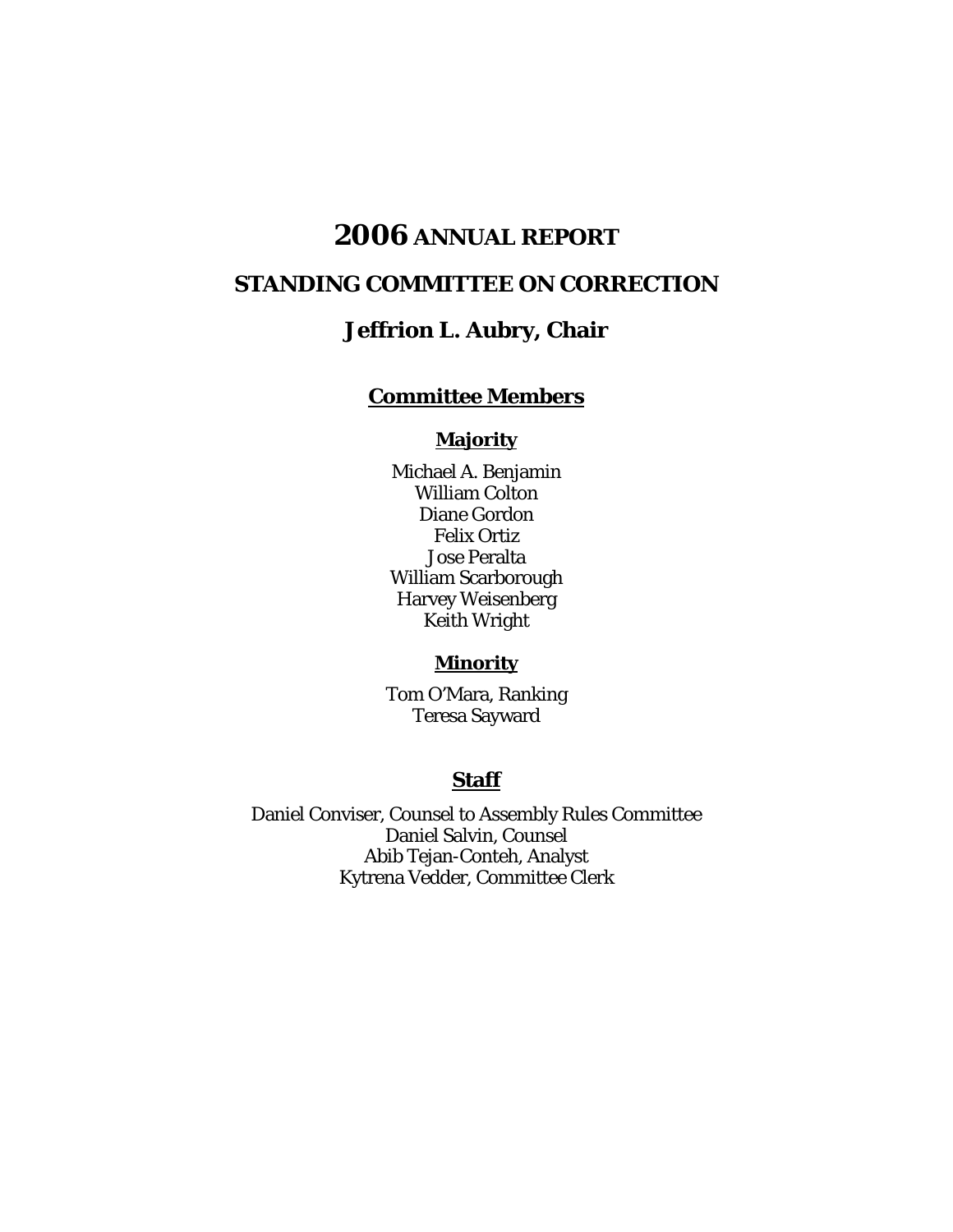# **TABLE OF CONTENTS**

| I.   |                                                                       |                  |
|------|-----------------------------------------------------------------------|------------------|
| П.   |                                                                       |                  |
|      |                                                                       |                  |
|      |                                                                       |                  |
|      |                                                                       |                  |
|      |                                                                       |                  |
| III. | <b>State Budget Impact on Correctional Agencies</b>                   | 3                |
|      |                                                                       | $\boldsymbol{3}$ |
|      |                                                                       |                  |
|      |                                                                       | $\overline{5}$   |
|      |                                                                       |                  |
|      |                                                                       |                  |
| IV.  |                                                                       |                  |
|      |                                                                       | $5\overline{)}$  |
|      |                                                                       | 6                |
| V.   |                                                                       | $\overline{7}$   |
|      |                                                                       | 7                |
|      | B. Elimination of Disciplinary Confinement for Mentally Ill Inmates 8 |                  |
|      | C. Elimination of Excessive Telephone Charges to Families of Inmates  | 9                |
|      |                                                                       |                  |
|      |                                                                       |                  |
|      |                                                                       |                  |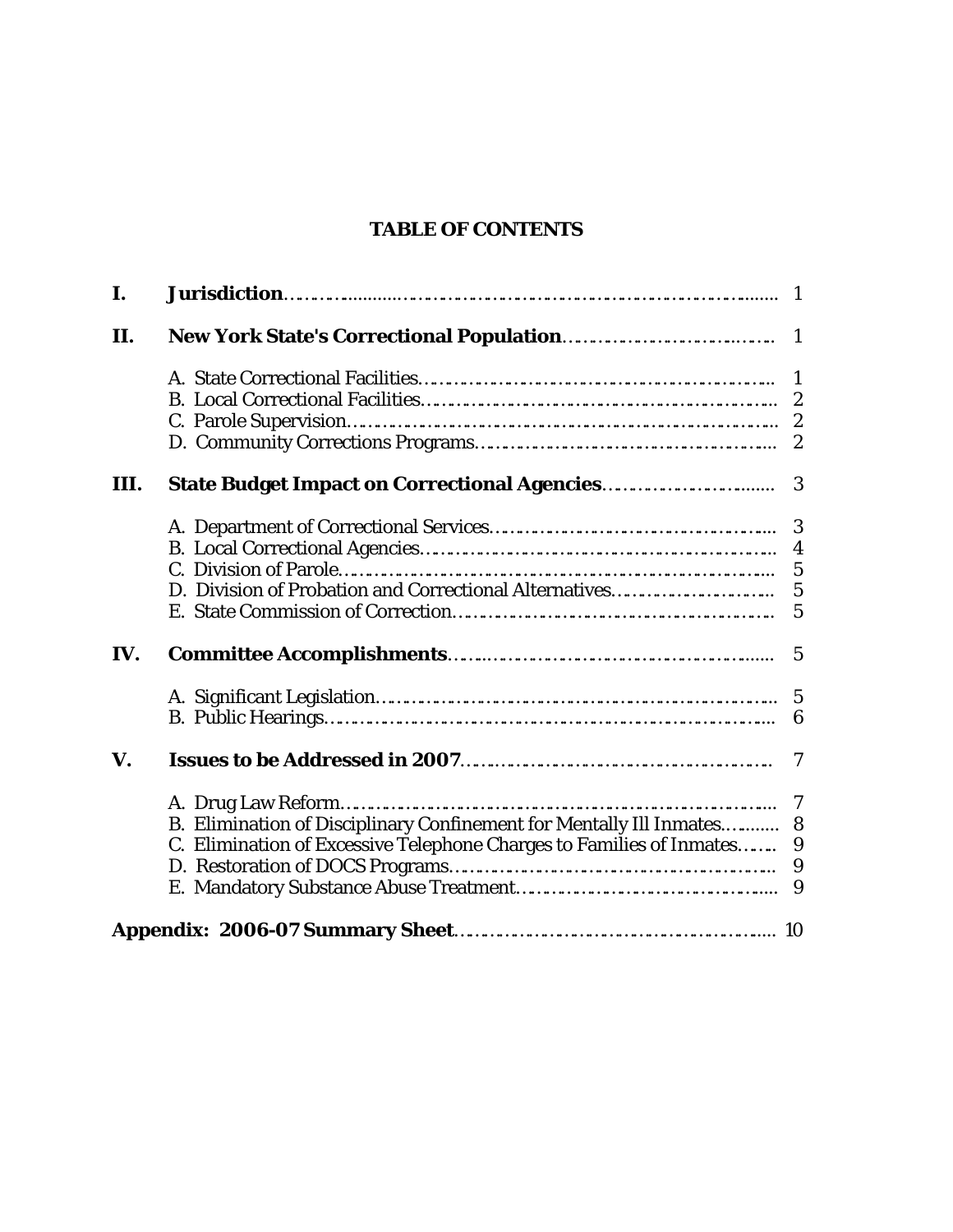#### **I. JURISDICTION**

The Assembly Committee on Correction has jurisdiction over legislation affecting all aspects of the operations of both State and local correctional facilities. This responsibility includes 70 State correctional facilities and 62 local correctional systems, including all local jails and police lockups operated by municipalities across New York State.

The Committee on Correction works closely with other committees of the Assembly, including the Committees on Alcoholism and Drug Abuse, Codes, Health and Mental Health, Mental Retardation and Developmental Disabilities regarding issues that affect correction staff and inmates.

#### **II. NEW YORK STATE'S CORRECTIONAL POPULATION**

#### **A. State Correctional Facilities**

As of December 2006, the under custody population of the Department of Correctional Services (Department or DOCS) was 63,304. This represents a 1% increase in the prison population from 2005 and ends six consecutive years of population decline. In addition, the average daily count of state ready inmates confined in local correctional facilities is 500 which is similar to the average number of state ready inmates that were confined in local correctional facilities in 2005. It should be noted that although not recognized as part of the Department's population, the Willard Drug Treatment Campus typically confines an average population of between 800 and 900 inmates. The three month length of stay for Willard inmates results in an annual population of approximately 3,500.

Total admissions to the Department in calendar year 2006 were 26,942 which is a 7.1% increase from the 2005 total admissions. It is useful to examine a breakdown of this total admission figure. New court commitments for this period were 16,868 (3.1% increase over 2005), parole revocations and remands to prison for this period were 6,106 (7.8% increase over 2005) and conditional release revocations and remands to prison were 3,303 (39.7% increase over 2005). The increase in conditional release revocations may have been at least partially due to a significant increase in persons being conditional released in 2006.

As noted above, 2006 marks the end of six consecutive years of decreases in the State's prison population. At this time, it is hard to know whether this slight rise in prison population is meaningful. It is interesting to note that although New York State's overall crime rate dropped by 3%, including a 2% drop in violent crime, statewide felony case processing data indicates an increase in felony indictments, convictions, and guilty pleas.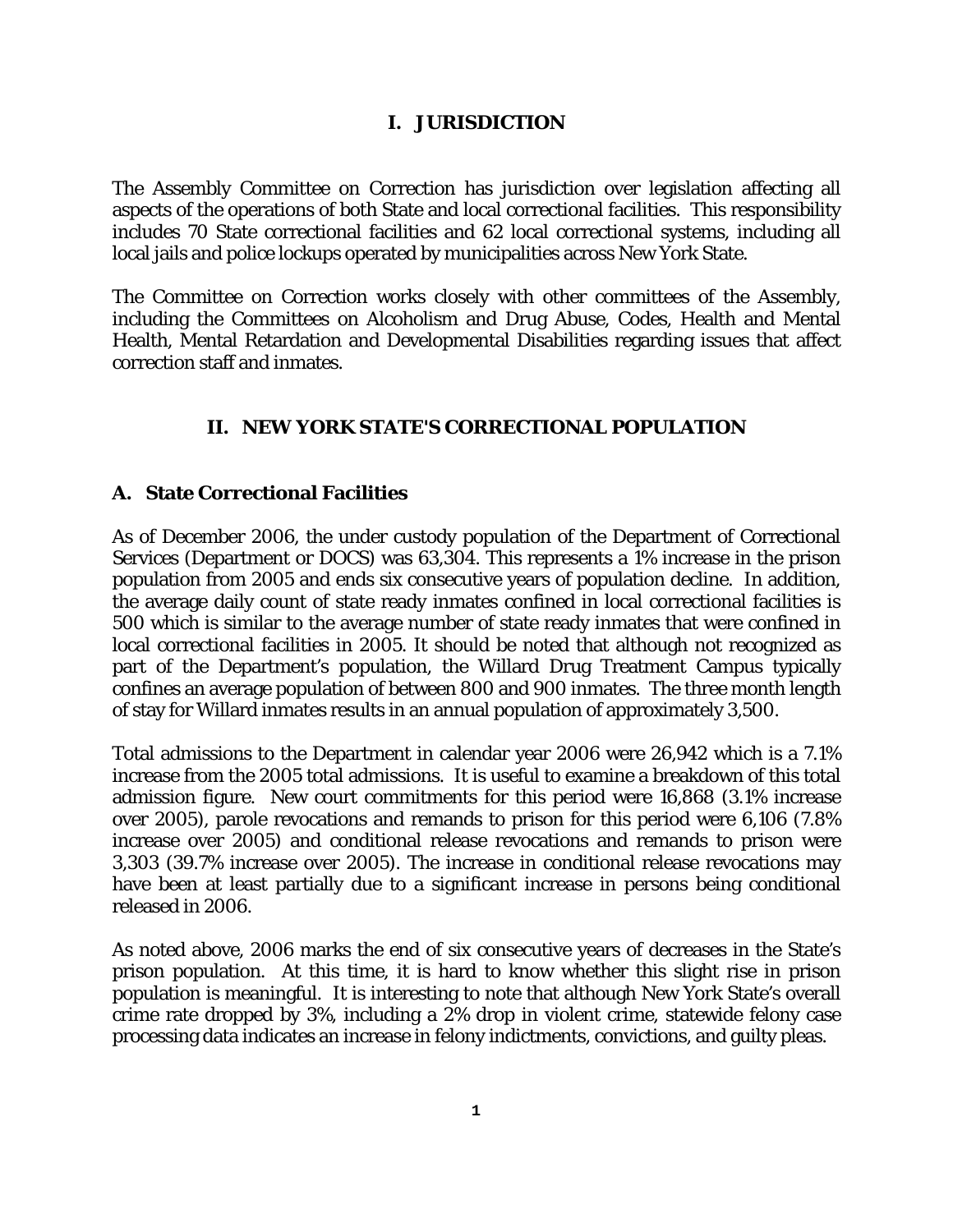#### **B. Local Correctional Facilities**

The total under custody population among local correctional facilities as of December, 2006 was 34,531. For the City of New York, there were 14,043 inmates under custody in December, 2006 which is 564 more than in December, 2005. County correctional facilities outside of the City of New York had an under custody population of 20,488 as of December, 2006 which is 3,849 more than in December, 2005.

#### **C. Parole Supervision**

The Division of Parole is responsible for the supervision of all persons released from the Department of Correctional Services who are subject to a term of parole, post release supervision or conditional release. This responsibility includes Division efforts to ensure successful, law obedient adjustment to community living and in many instances, Division staff will help to place persons in drug treatment, job training, job placement and other services to enhance the likelihood of a self sufficient and crime-free lifestyle. Division staff are also responsible for identifying violations of parole conditions which may result in the use of corrective measures, including revision of parole conditions and in some cases parole revocation. According to the Division of Parole, at the end of the 2005-06 SFY, there were 43,132 persons in New York State under parole supervision which is 897 fewer than at the end of the 2004-05 SFY.

The Board of Parole reviews all parole eligible prison inmates and either denies or approves release on parole. In the 2005-06 SFY, only 34% of prisoners where granted parole following their initial Parole Board interview which is a 3% decrease in release rate from the 2004-05 SFY and a 13% decrease from the 2003-04 SFY. Prisoners whose crime of commitment is statutorily defined as "violent" have been particularly unsuccessful before the Parole Board. In SFY 2005-06, only 13% of prisoners with a crime of commitment defined as "violent" were granted parole at their initial interview which is a 3% decrease from the 2004-05 SFY.

The Board of Parole also reviews parole violation cases and either revokes parole or restores parolees to supervision. In the 2005-06 SFY, 13,010 parolees were ordered returned to DOCS, including 2,989 who were sent to the Willard Drug Treatment Campus.

#### **D. Community Corrections Programs**

According to data obtained from the Division of Probation and Correctional Alternatives, as of December, 2006, there were 125,098 adult probationers under supervision across New York State, including 64,097 felony probationers and 58,797 misdemeanor probationers. In addition, local probation departments supervise persons placed under supervision by the family court which includes approximately 5,000 juvenile delinquency cases and 4,000 persons in need of supervision (PINS) cases each year.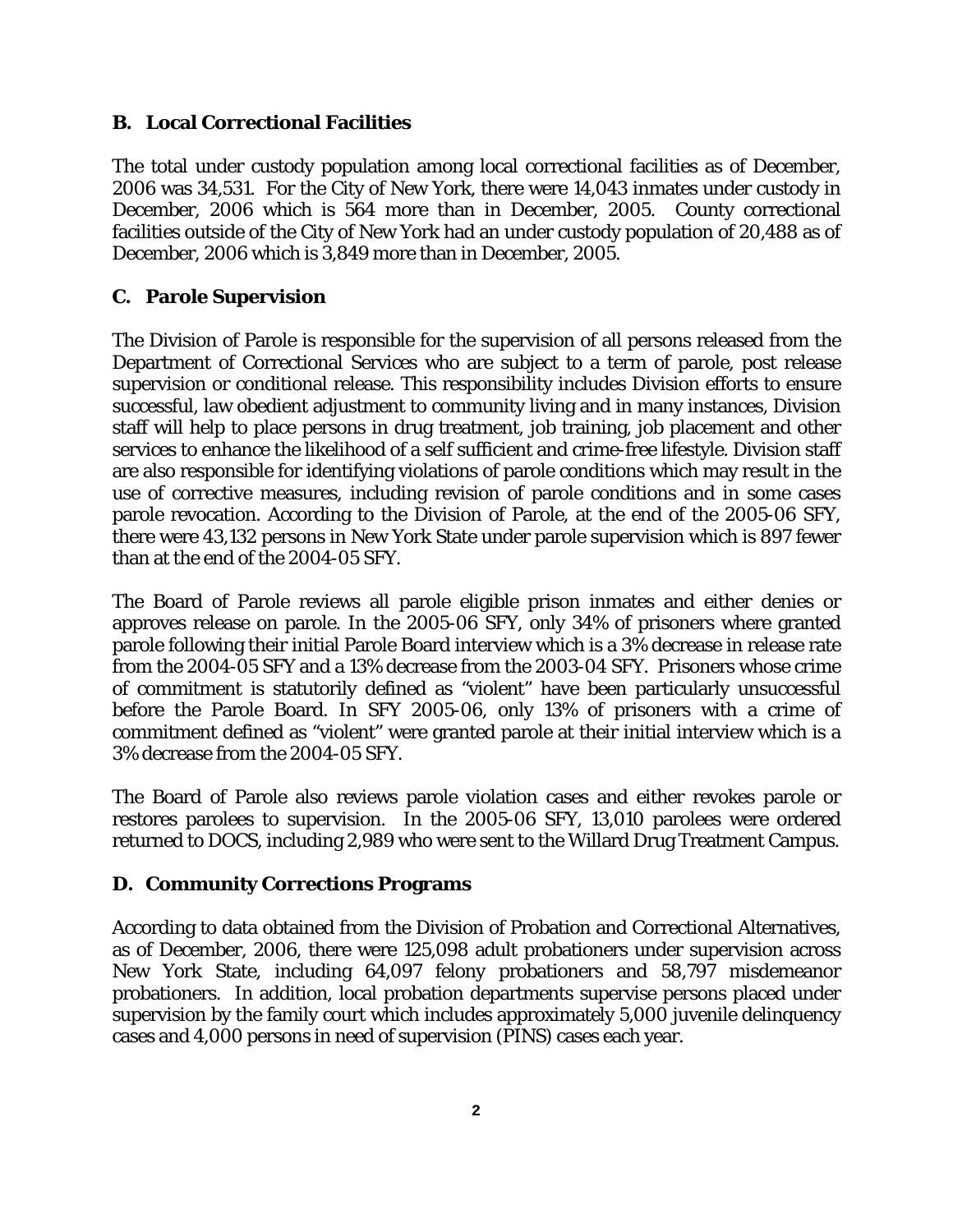Probation departments are also called upon to investigate and prepare pre-sentence reports based upon those investigations. Each year, probation departments conduct more than 130,000 investigations for both felony and misdemeanor cases.

Additionally, the Division funds and oversees a variety of alternatives to incarceration programs. These programs are arranged into five programmatic categories: pretrial services, defender-based advocacy, Treatment Alternatives to Street Crime (TASC) and treatment programs, specialized programs and community service sentencing programs. These programs are briefly described below:

- 1. Pretrial service programs interview defendants, evaluate community ties and assess the likelihood of appearance in court. This information is made available to the court and has proven to be a useful aid in making bail decisions.
- 2. Defender-based advocacy programs evaluate defendants' needs for services such as drug treatment, family counseling, etc., prepare alternative sentencing plans, and aid defense attorneys in representing their clients.
- 3. TASC (Treatment Alternatives to Street Crime) programs evaluate defendants with substance abuse histories, develop treatment plans, assist in placing defendants in treatment programs and monitor treatment performance.
- 4. Specialized drug and alcohol treatment services evaluate defendants with substance abuse histories and place defendants in treatment programs ordered by the courts as alternatives to incarceration. These programs may also treat defendants.
- 5. Community service sentencing programs arrange for community-based work sites, place defendants in community service work and monitor compliance with courtordered community service.

# **III. STATE BUDGET IMPACT ON CORRECTIONAL AGENCIES**

#### **A. Department of Correctional Services**

The 2006-07 Budget for DOCS provides \$2.35 billion in state operations funding which is a \$90 million increase in state operations funding over the budget for the prior year. The Department possesses the largest state operations budget of any state agency and the average cost to house an inmate is now more than \$37,000 per year. The 2006-07 Budget also includes \$6 million in aid to localities funding, principally for the reimbursement of local facilities for the confinement of state inmates. The reimbursement rate to localities was increased in the SFY 2006-07 budget from \$34 to \$40 for the confinement of inmates awaiting transfer to state prison and from \$17 to \$20 for the confinement of state inmates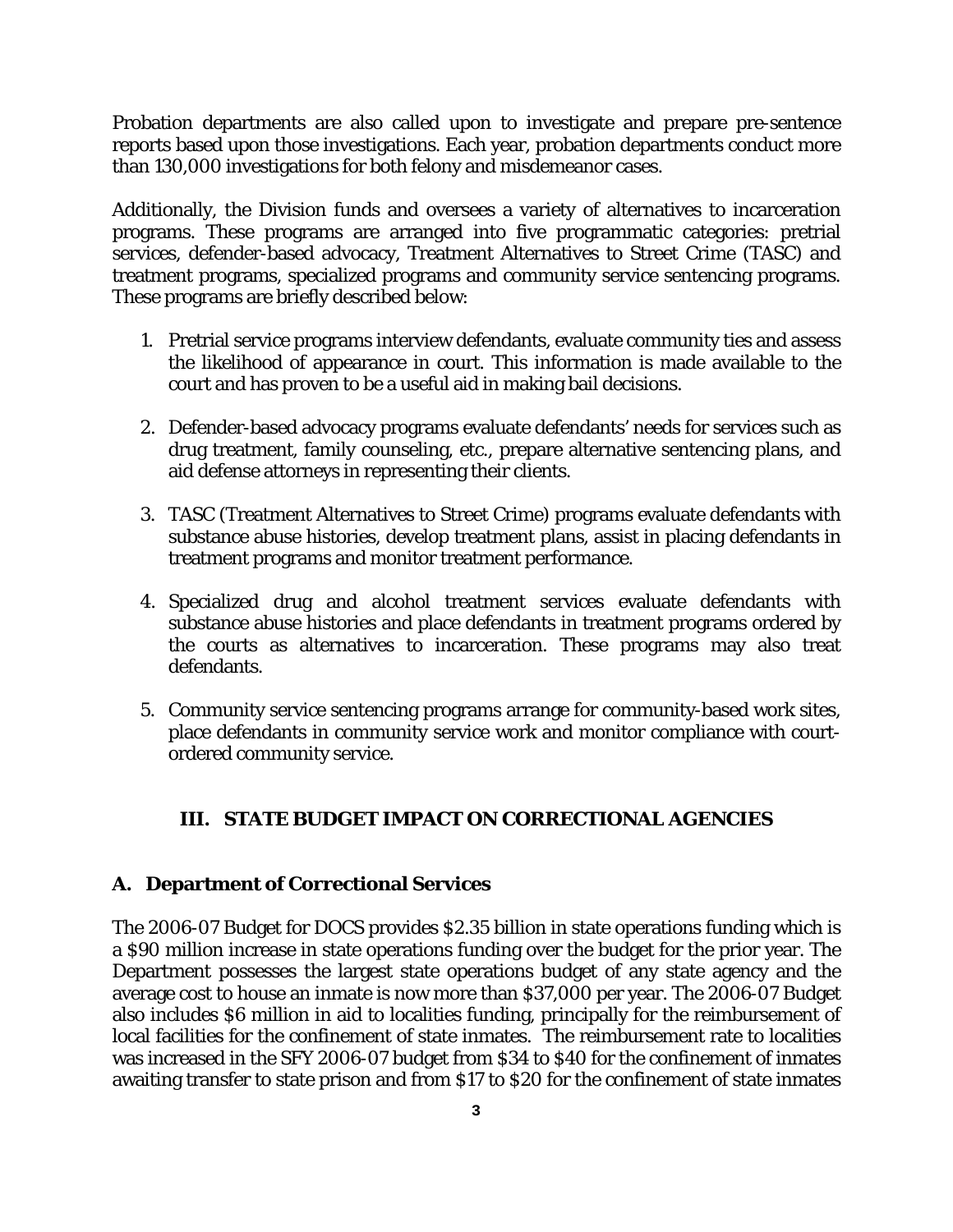returned to local correctional facilities for court-related matters.

In addition, the SFY 2006-07 Budget includes capital funds in the amount of \$250 million for maintenance and improvements to existing facilities.

It should be noted that the program cuts experienced in 1995 and 1996 have never been replaced and programs which prepare inmates to lead law abiding lives upon release have clearly not kept pace with the system's population. This reduction in inmate programs included reduced staffing for vocational training, academic education, drug and alcohol abuse treatment and other services. Over the years, the decrease in program services has taken its toll in the day-to-day operations of every correctional facility, making the already difficult jobs of correction officers and prison administrators even more difficult and increasing the risks to personal safety for staff and inmates.

Additionally, the Department continues to employ a policy that limits the availability of substance abuse treatment in general confinement facilities and provides full treatment services only for inmates the Comprehensive Alcohol and Substance Abuse Treatment Program (CASAT) and for selected inmates who are within a few months of release from prison, notwithstanding the fact that two-thirds of the prison population are substance abusers. It is a widely accepted fact among treatment professionals that substance abuse treatment, if it is to be effective and have a lasting impact on inmates, must be of a long term nature. For this reason the Assembly has advocated for a minimum of one full year of substance abuse treatment for those inmates found to be in need of treatment.

# **B. Local Correctional Agencies**

The SFY 2006-07 State Budget provides \$28 million for reimbursement through the Division of Parole for the housing of parole violators in local correctional facilities pending determination of parole revocation proceedings. The Budget increased the per diem reimbursement rate from \$34 to \$40. However, even with the increase to the reimbursement rate, state funding provides for less than half of actual costs for the majority of local facilities. This is especially problematic for those jails that are operating at facility capacity and are therefore obliged to board inmates at other facilities at rates ranging from eighty to one hundred dollars per day. There are currently approximately 1900 parole violators confined in local facilities.

As discussed above, local correctional facilities also receive reimbursement at the rate of \$20 per day from DOCS for the housing of state inmates returned to local facilities for the purpose of appearing in court and \$40 per day for the housing of inmates who have been sentenced to an indeterminate or determinate sentence, but have not yet been accepted for custody by the Department within the time period required by law. Finally, funding is provided for the confinement of inmates pursuant to section 95 of the Correction Law, who have been sentenced to state time and may be boarded in a local correctional facility for a period not to exceed six months.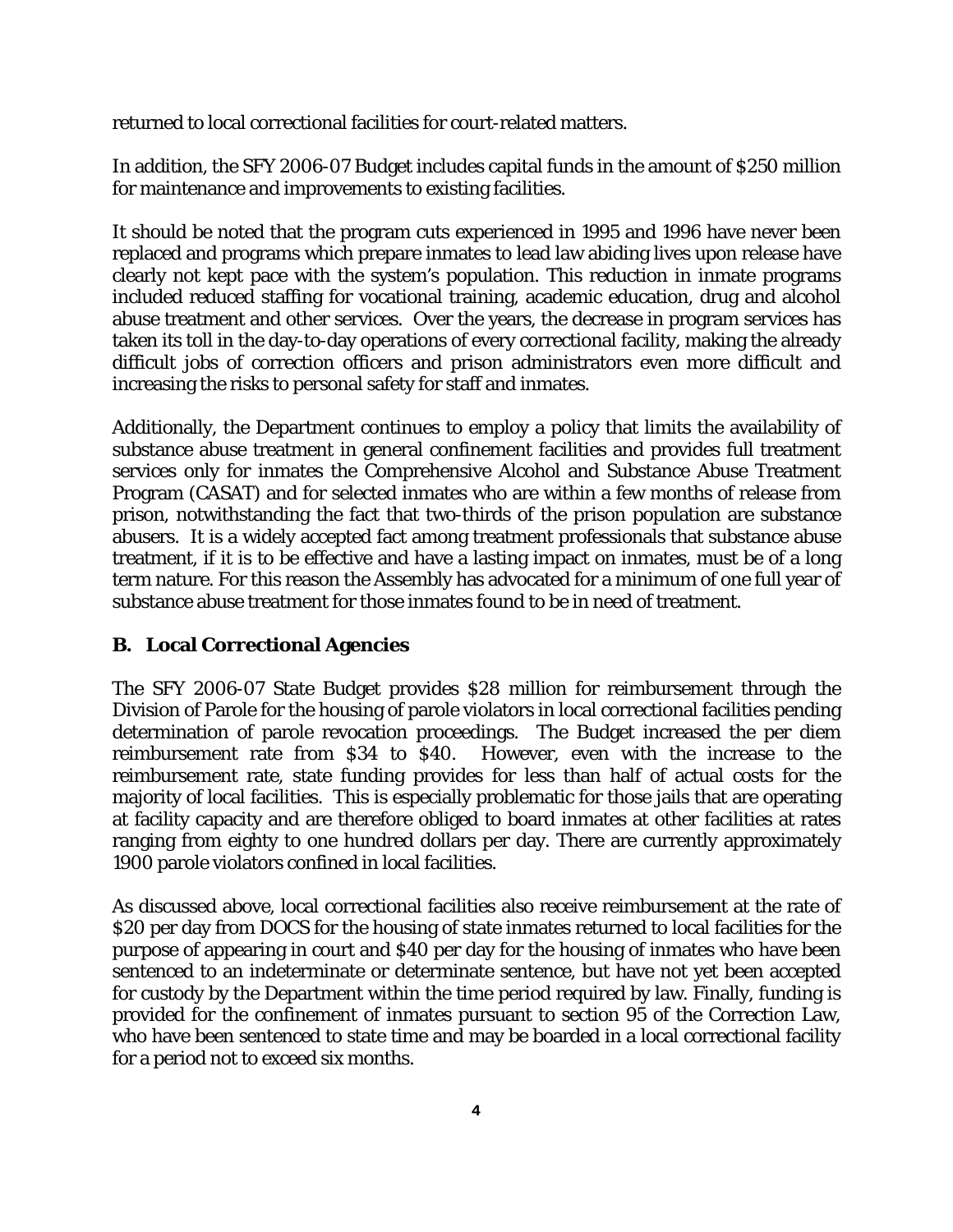#### **C. Division of Parole**

The Division's total budget for 2006 is \$213.5 million. \$160.5 million is provided for parole operations and \$53 million is provided for aid to localities, which includes \$28 million to reimburse local governments for the confinement of parole violators in local correctional facilities as discussed above. This local aid also includes funds for vocational training, job placement and related services for parolees, former inmates of the New York City Department of Correction and other offenders. Finally, these local aid monies include \$11.8 million for drug relapse prevention programs and other drug and alcohol treatment services for parolees currently under supervision of the Division.

#### **D. Division of Probation and Correctional Alternatives**

The Division's annual budget of \$72.8 million includes \$70.85 million in aid to localities and \$1.95 million for state operations, funding approximately thirty staff positions.

Funding for aid to localities provides partial reimbursement to local probation departments and alternatives to incarceration programs. However, probation funds provided to local governments represent approximately eighteen percent of actual costs of these services, rather than the 46.5% authorized in statute. As a consequence of this shortfall in state aid for probation, local governments must provide funding for the balance. Because the actual cost of these services increases each year, the county share for probation services always increases.

#### **E. State Commission of Correction**

The Commission of Correction is responsible for the regulation and oversight of all correctional facilities in New York State. This responsibility encompasses 70 State correctional facilities, 63 county jails, the New York City correctional system comprising 18 facilities and approximately 200 police lockup facilities. The Commission has an annual budget of \$2.6 million and a total staff of about forty positions.

#### **IV. COMMITTEE ACCOMPLISHMENTS**

#### **A**. **Significant Legislation**

#### **1. Sex Offenders**

During the 2006 Legislative Session, the Assembly passed a number of bills related to sex offender registration and notification. Three of these bills were signed into law by the Governor. First and most significantly, A.9472 (Chapter 1 of 2006) extends the registration period for Level 2 sex offenders to life (Level 3 offenders must register for life under existing law) and to 20 years for Level 1 offenders. This new law removes the ability of Level 3 offenders to petition for relief from the requirement to register and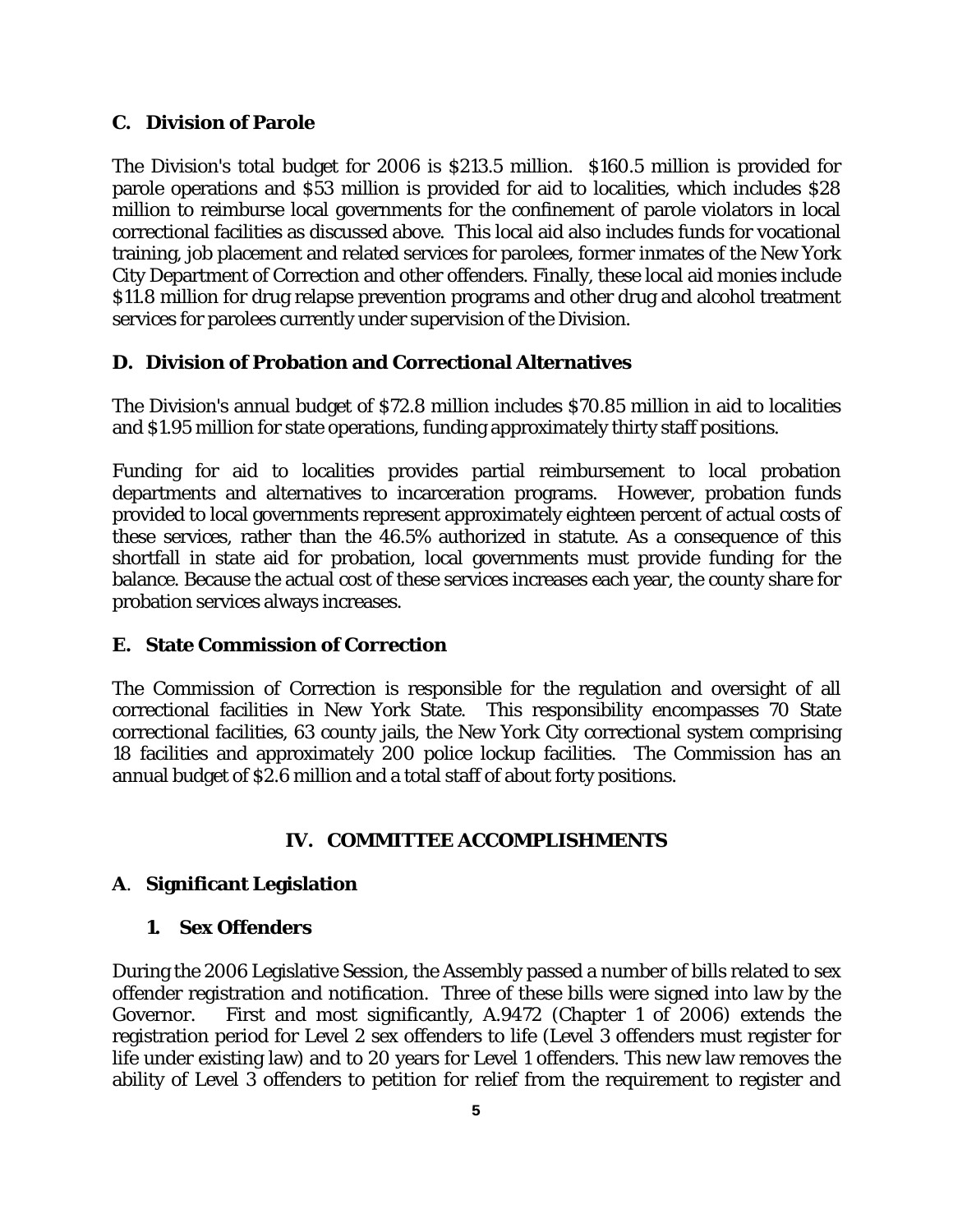authorizes certain Level 2 sex offenders to petition for relief after they have been registered for 30 years. Additionally, legislation was passed which expands the information released to the public about Level 1 and 2 sex offenders. Specifically, the new law expands the public notification provisions of Megan's Law by requiring the Division of Criminal Justice Services (DCJS) to post information about Level 2 offenders on the internet and allows law enforcement to notify vulnerable populations about Level 1 offenders in the community.

#### **2. Prisoner Reentry**

The Legislature passed a number of bills to advance the successful reentry of persons returning from incarceration. Unfortunately, the Governor vetoed the majority of this legislation. However, two important reentry-related bills did become law. First, the Governor signed legislation that amends the Penal Law to make clear that the promotion of successful and productive reentry into society of convicted individuals is a central principle of the Penal Law. This legislation is significant because it requires judges to consider reentry issues at each step of the criminal adjudication process. For example, judges will be required to consider the impact of a particular sentence on the future reentry of a convicted individual.

Additionally, a new law requires that probation reports used by the court in making a determination on an application for a certificate of relief from disabilities be made available to the applicant before the court makes a decision. Individuals with criminal records must be able to obtain certificates of relief from disabilities in order to find gainful and stable employment. This new law will allow persons seeking a certificate to correct any mistakes in the probation reports to ensure that judges are making decisions based on accurate information.

#### **B**. **Public Hearings**

#### **1. Parole Policies and Practices**

In January, 2006, the Assembly Committee on Correction conducted two public hearings to examine to policies and practices of the New York State Division of Parole. The first hearing was held on January 11, 2006, and included testimony from 22 witnesses. The purpose of the hearing was to examine the various aspects of parole supervision from pre-release procedures to termination and discharge. Particular emphasis was given to (1) pre-release programming for prison inmates to be released on parole, conditional release or post-release supervision; (2) program services and supervision standards for sex offenders and drug offenders released to the custody of the Division; (3) the role of the Willard Drug Treatment Campus in the Division's management of parole technical violators; and (4) policies and procedures for managing parolees who violate conditions of their release.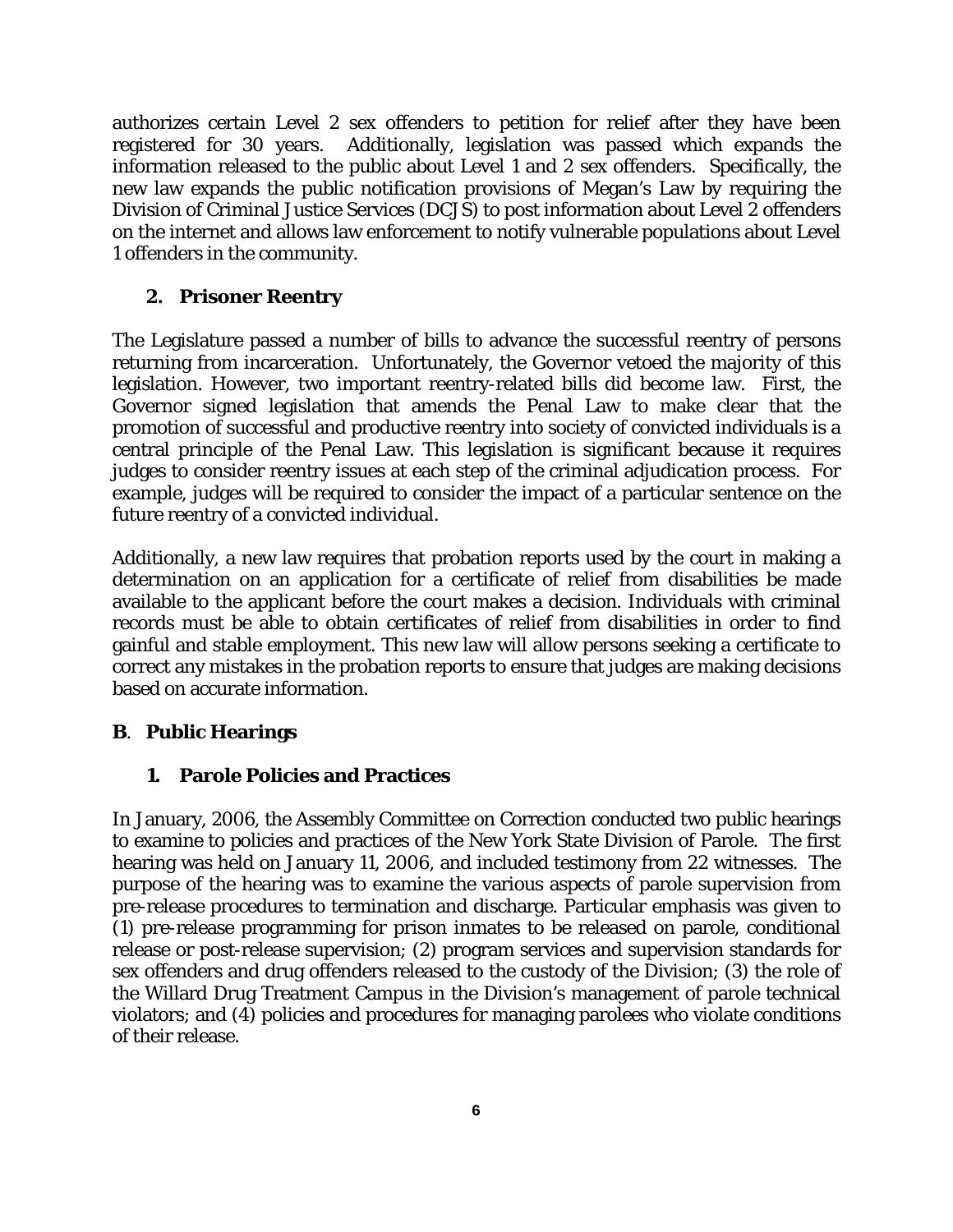A second hearing was held on January 30, 2006, specifically to take the testimony of the director of the Division of Parole, Anthony Ellis, who failed to attend the earlier hearing.

### **2. Mental Health Treatment in Prison**

The Assembly Committee on Correction conducted a hearing on January 18, 2006, to examine the operation and adequacy of mental health programs in New York State prisons. The Committee heard testimony from 13 witnesses including DOCS administration, mental health experts, advocates and former inmates.

In 2004, the Executive Budget proposed a new program initiative to improve the management and treatment of seriously mentally ill inmates within the Department of Correctional Services. According to the Executive, this initiative followed a comprehensive review, conducted in SFY 2003-04, of mental health treatment programs and infrastructure available for the custodial care and treatment of seriously mentally ill inmates. This initiative has been funded and is operated by the Department and the Office of Mental Health. According to the Department, monies provided in the SFY 2004-05 State Budget allowed for the expansion of existing programs and the addition of new programming which serves those seriously mentally ill inmates who were unable to adjust to living within the general prison population and were, therefore, often placed in disciplinary confinement. This public hearing examined the progress made in the implementation of this initiative in order to determine what additional programming is necessary.

# **V**. **ISSUES TO BE ADDRESSED IN 2007**

#### **A. Drug Law Reform**

The amendments to New York State's drug laws in 2004 and 2005 represented significant but modest advances in our efforts to achieve a comprehensive and enlightened policy for dealing with drug offenders. Despite the Assembly's repeated efforts to bring about progressive change, including the passage of comprehensive drug law reform legislation (A.8098-A), there continues to be resistance to meaningful reform. The Assembly must renew its efforts during the 2007 Legislative Session and the first objective should be to restore judicial discretion empowering courts to place non-violent drug offenders in treatment rather than prison. This goal can only be achieved if funds for community-based substance abuse treatment programs are made available so that courts have an adequate supply of effective treatment resources.

Other objectives of true drug law reform should include: (a) mandatory treatment for persons who are substance abuse dependent and are sentenced to prison or probation, or are serving a term of parole supervision; (b) a requirement that each New York State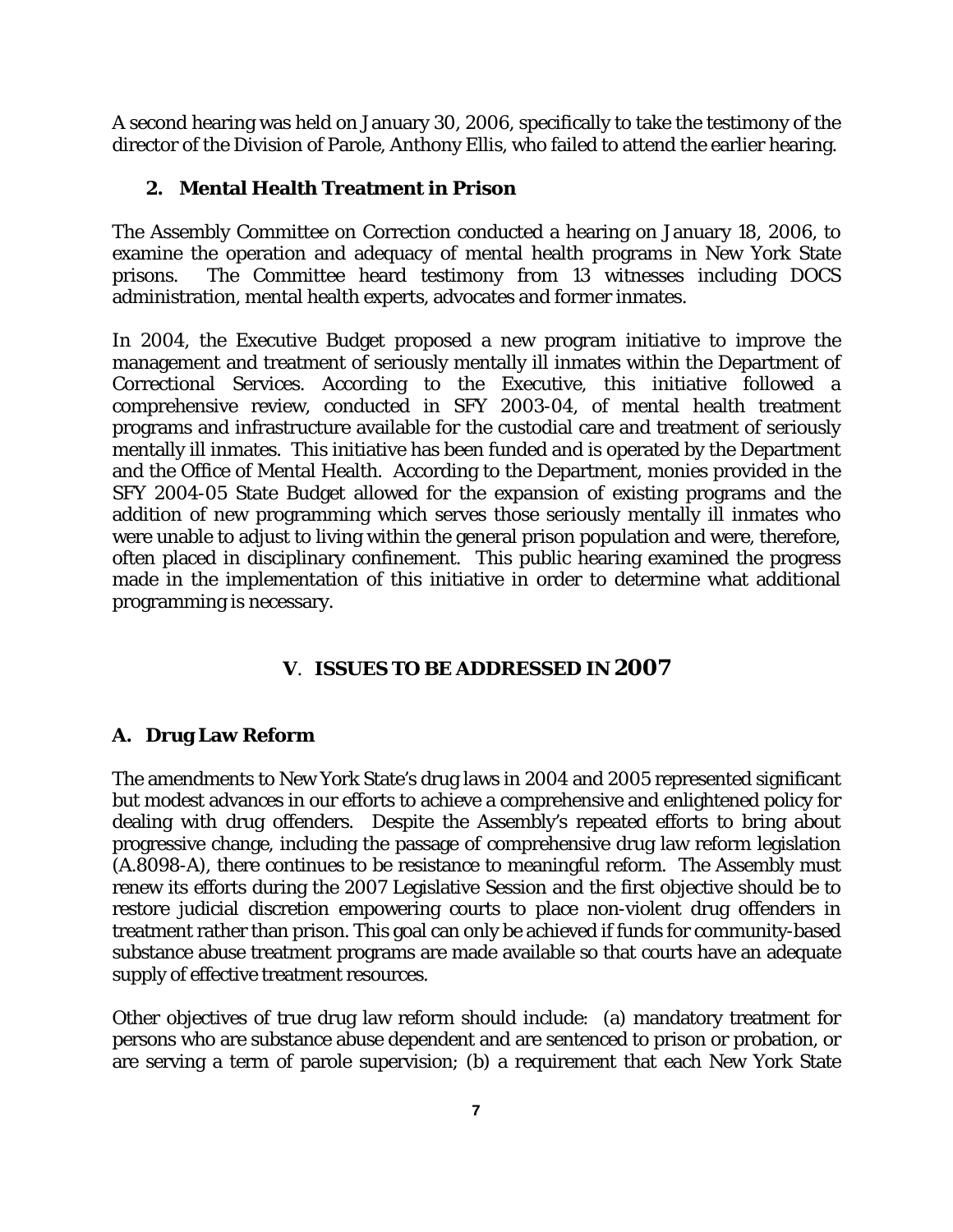county have at least one drug court; and (c) a mandatory indeterminate sentence of 15 years to life for offenders who are major traffickers in illegal drugs.

# **B. Elimination of Disciplinary Confinement for Mentally Ill Inmates**

For many years, the Assembly has passed legislation that would ban the practice of placing seriously mentally ill inmates in solitary confinement. In the 2006 legislative session, the Senate finally acknowledged the importance of this issue and joined the Assembly in seeking to end this barbaric practice. Unfortunately, Governor Pataki vetoed the legislation.

The bill passed by the Assembly and Senate would have prohibited prisoners with serious mental illness from being placed in solitary confinement. The legislation would have also established a residential treatment program for mentally ill inmates who are unable to conform their behavior to prison rules because of their mental condition and empowered the Commission on Quality of Care for the Mentally Disabled to monitor mental health treatment in prison.

Currently, approximately 12% (8,000 inmates) of the general prison population suffers from mental illness. More alarming is that 23% of inmates (more than 1,000) in solitary confinement are seriously mentally ill and not receiving adequate mental health services. Recent studies have found that when a mentally ill inmate is put into solitary confinement, they often engage in acts of self-mutilation and commit suicide at a rate three times higher than inmates in the general population. Further, many mentally ill inmates spend their entire sentence in solitary confinement and are then released directly to the community, posing a serious threat to public safety.

Although modest, DOCS has taken some steps to address this issue. Specifically, in response to a lawsuit filed by mental health advocates, DOCS created Behavioral Health Units (BHU) as part of a new program initiative included in the SFY 2004-05 Executive Budget. Under this initiative, existing mental health programs within the prisons were expanded and new programs, such as the BHU, were created to serve seriously mentally ill inmates placed in disciplinary confinement. While the recent creation of the BHU and other mental health programs in prison are a step in the right direction, these efforts are not sufficient to address the more than 1,000 inmates with serious mental illness currently being held in disciplinary confinement.

Therefore, the Assembly must continue its efforts to persuade the Executive that the inhumane and self-defeating practice of placing seriously mentally ill inmates in solitary confinement defies all reason and should be abandoned.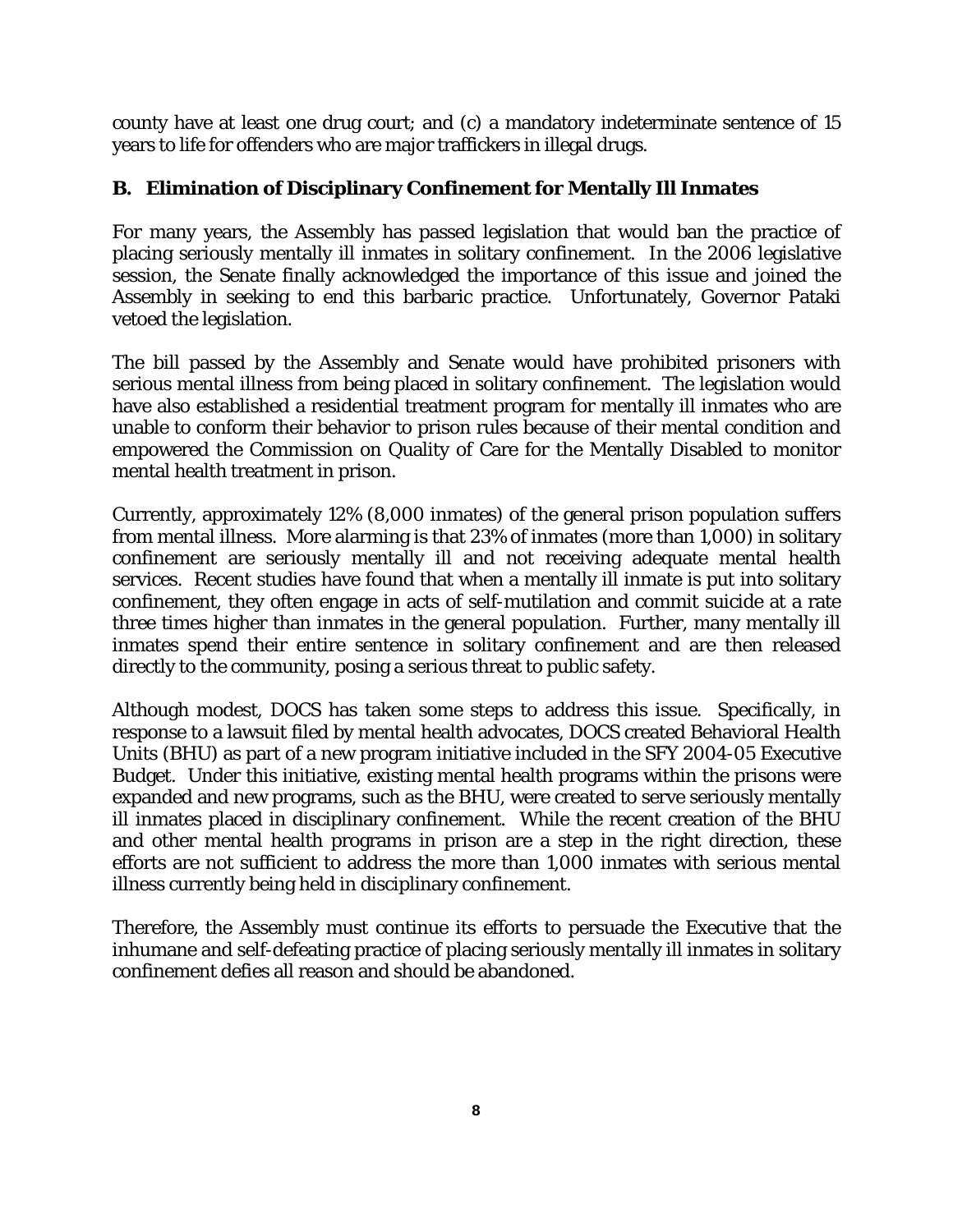#### **C. Elimination of Excessive Telephone Charges to Families of Inmates**

For years, the Executive has abused the requirements of the state procurement law which requires that contracts be awarded to the lowest, responsible bidder and has instead sought to achieve millions of dollars in profit from the collect call system inmates in the state prison system are obliged to use. No other state institution operates a profit-making phone system and the practice should end. During the 2006 Legislative Session, the Assembly passed legislation that would have ended the practice and efforts to enact legislation should continue in the 2007 Legislative Session.

#### **D. Restoration of DOCS Programs**

As a result of program cuts made by the Executive in 1995 and 1996, the availability of training, treatment, and educational programs that prepare inmates for successful release into the community has been severely diminished and inmate waiting lists for programs often run into the thousands. It should be recognized that these programs serve the interests of public safety by preparing inmates to obtain and hold jobs, thereby preventing crime. Research findings consistently affirm that inmates who complete education and vocation training programs have lower rates of recidivism.

#### **E. Mandatory Substance Abuse Treatment**

Although it is widely recognized that substance abuse is a major contributing factor in accounting for criminal behavior, the availability of effective treatment within our prison system is woefully inadequate and treatment programs no longer meet the needs of the inmate population. The Legislature should mandate comprehensive treatment, for a minimum of one full year, for all DOCS inmates who have a history of substance abuse. Such mandatory treatment, for a minimum of one full year, should also be a required condition of parole.